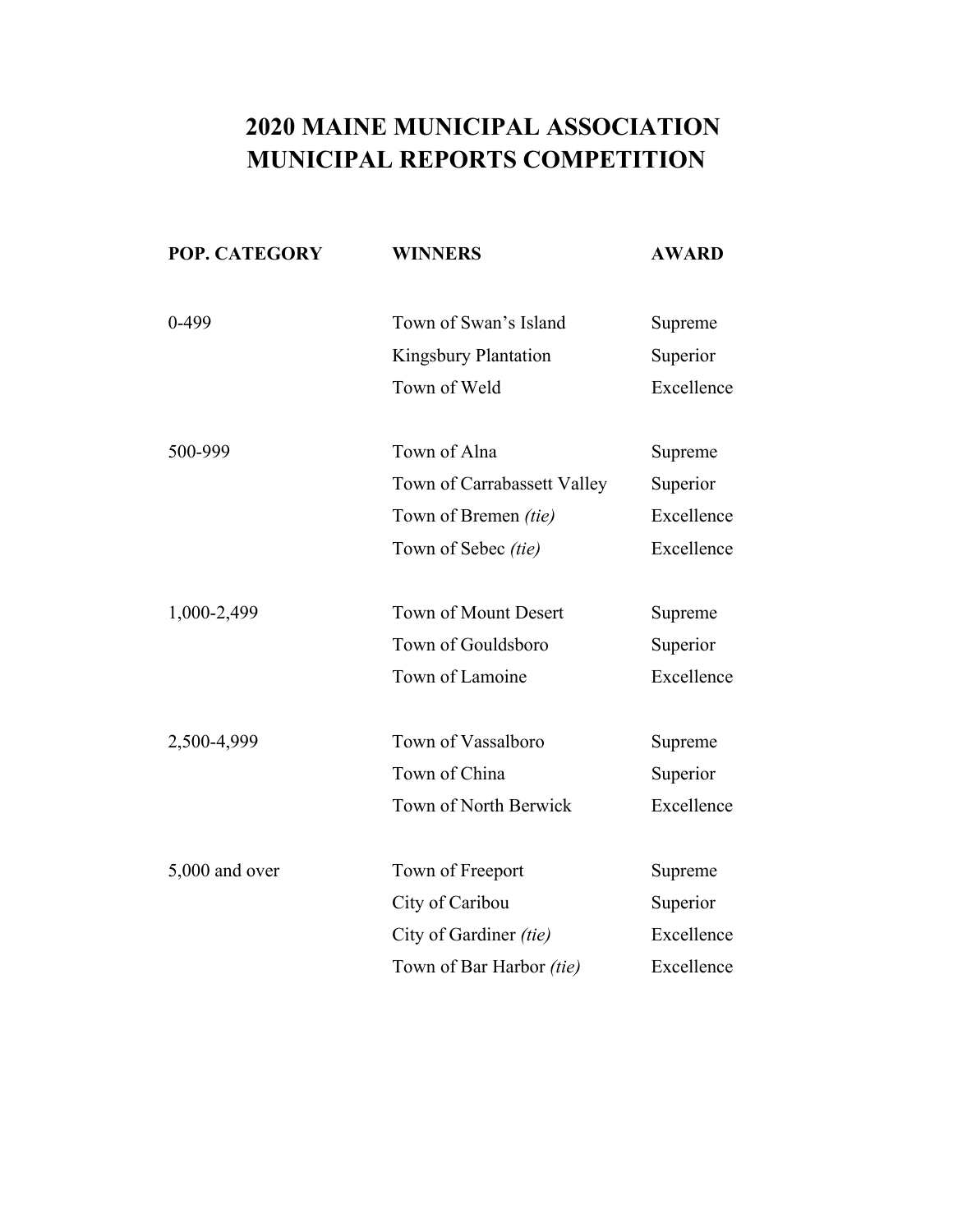| POP. CATEGORY    | <b>WINNERS</b>                               | <b>AWARD</b> |
|------------------|----------------------------------------------|--------------|
|                  |                                              |              |
| $0-499$          | Town of Cranberry Isles                      | Supreme      |
|                  | Town of Arrowsic                             | Superior     |
|                  | <b>Kingsbury Plantation</b>                  | Excellence   |
|                  |                                              |              |
| 500-999          | Town of Carrabassett Valley                  | Supreme      |
|                  | Town of Bremen                               | Superior     |
|                  | Town of Alna                                 | Excellence   |
|                  |                                              |              |
| 1,000-2,499      | Town of Phippsburg                           | Supreme      |
|                  | <b>Town of Mount Desert</b>                  | Superior     |
|                  | Town of Hope                                 | Excellence   |
|                  |                                              |              |
| 2,500-4,999      | Town of Vassalboro                           | Supreme      |
|                  | Town of North Yarmouth <i>(tie)</i> Superior |              |
|                  | Town of Thomaston (tie)                      |              |
|                  | Town of Lyman                                | Excellence   |
|                  |                                              |              |
| $5,000$ and over | Town of Cumberland                           | Supreme      |
|                  | Town of Freeport                             | Superior     |
|                  | City of Waterville                           | Excellence   |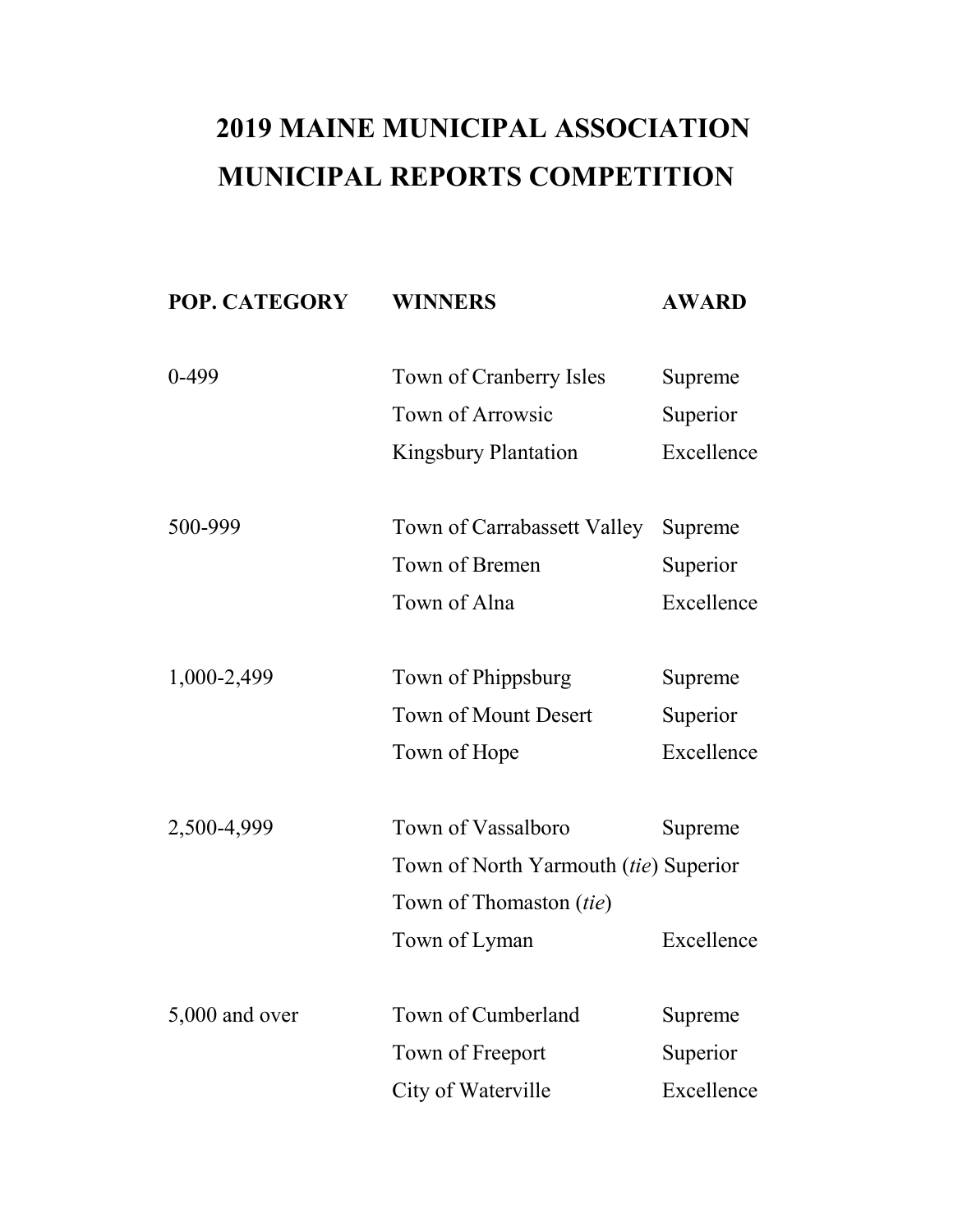| POP. CATEGORY  | <b>WINNERS</b>              | <b>AWARD</b> |
|----------------|-----------------------------|--------------|
| $0 - 499$      | <b>Cranberry Isles</b>      | Supreme      |
|                | Arrowsic                    | Superior     |
|                | <b>Kingsbury Plantation</b> | Excellence   |
| 500-999        | <b>Carrabassett Valley</b>  | Supreme      |
|                | Alna                        | Superior     |
|                | <b>Brooksville</b>          | Excellence   |
| 1,000-2,499    | <b>Boothbay Harbor</b>      | Supreme      |
|                | Rangeley                    | Superior     |
|                | Rome                        | Excellence   |
| 2,500-4,999    | Vassalboro                  | Supreme      |
|                | China                       | Superior     |
|                | Madison/Thomaston (tie)     | Excellence   |
|                |                             |              |
| 5,000 and over | Freeport                    | Supreme      |
|                | Waterville                  | Superior     |
|                | Cumberland                  | Excellence   |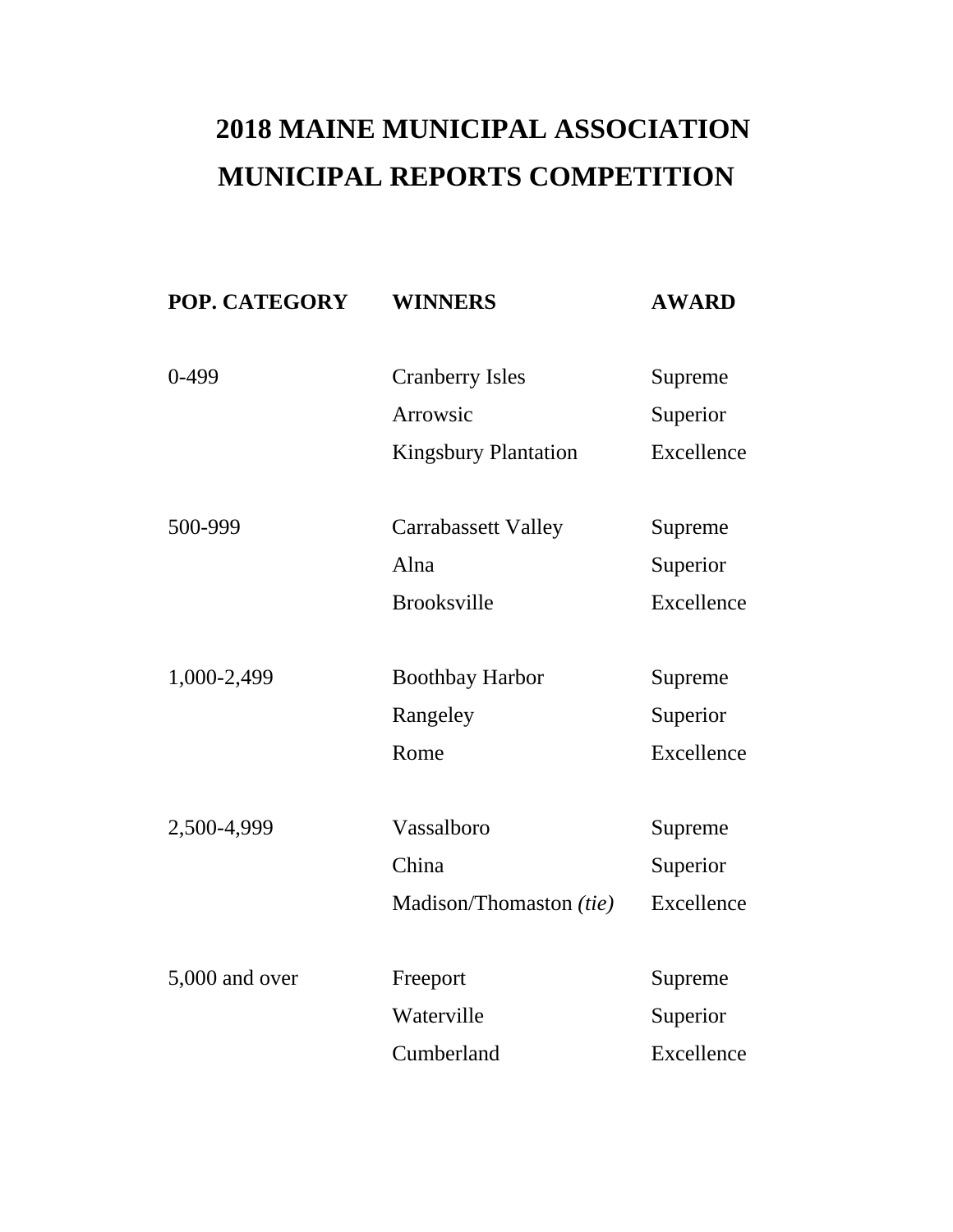| POP. CATEGORY  | <b>WINNERS</b>                    | <b>AWARD</b> |
|----------------|-----------------------------------|--------------|
| $0-499$        | <b>Cranberry Isles</b>            | Supreme      |
|                | Charlotte                         | Superior     |
|                | Arrowsic                          | Excellence   |
|                |                                   |              |
| 500-999        | <b>Carrabassett Valley</b>        | Supreme      |
|                | Alna                              | Superior     |
|                | Southport                         | Excellence   |
|                |                                   |              |
| 1,000-2,499    | <b>Mount Desert</b>               | Supreme      |
|                | Newcastle, Hope (tie)             | Superior     |
|                | Owls Head, Easton (tie)           | Excellence   |
|                |                                   |              |
| 2,500-4,999    | Vassalboro                        | Supreme      |
|                | Mapleton, Castle Hill and Chapman | Superior     |
|                | Rockport                          | Excellence   |
|                |                                   |              |
| 5,000 and over | Caribou                           | Supreme      |
|                | Freeport                          | Superior     |
|                | <b>South Portland</b>             | Excellence   |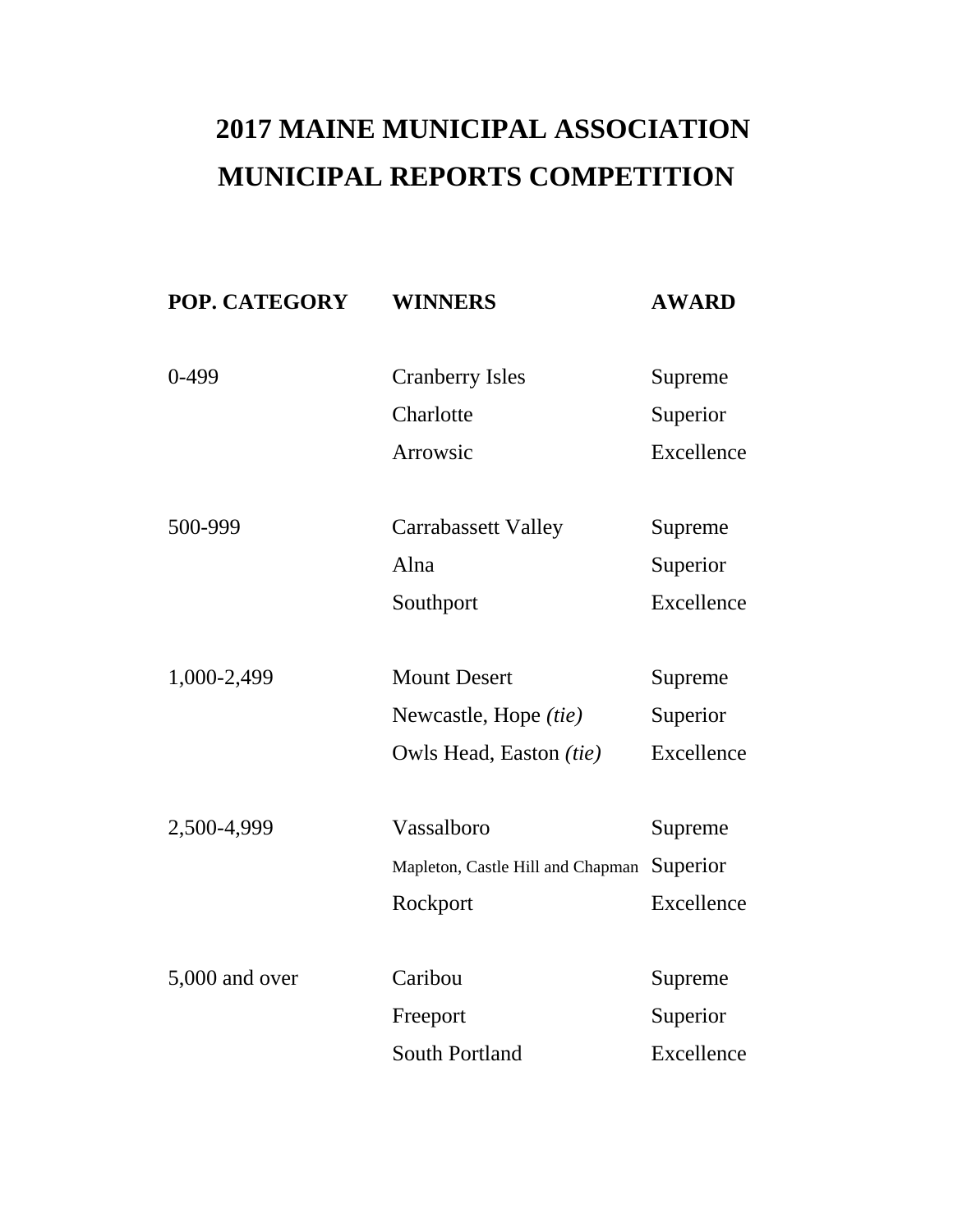| POP. CATEGORY  | <b>WINNERS</b>                    | <b>AWARD</b>           |
|----------------|-----------------------------------|------------------------|
| $0 - 499$      | <b>Cranberry Isles</b>            | Supreme                |
|                | Arrowsic                          | Superior               |
|                | North Haven                       | Excellence             |
| 500-999        | <b>Carrabassett Valley</b>        | Supreme                |
|                | Alna                              | Superior               |
|                | Islesboro                         | Excellence             |
| 1,000-2,499    |                                   |                        |
|                | Phippsburg<br><b>Mount Desert</b> | Supreme                |
|                | Rangeley                          | Superior<br>Excellence |
| 2,500-4,999    | Vassalboro/Boothbay (tie)         | Supreme                |
|                | China                             | Superior               |
|                | Woolwich                          | Excellence             |
|                |                                   |                        |
| 5,000 and over | Waterville                        | Supreme                |
|                | Caribou                           | Superior               |
|                | Freeport                          | Excellence             |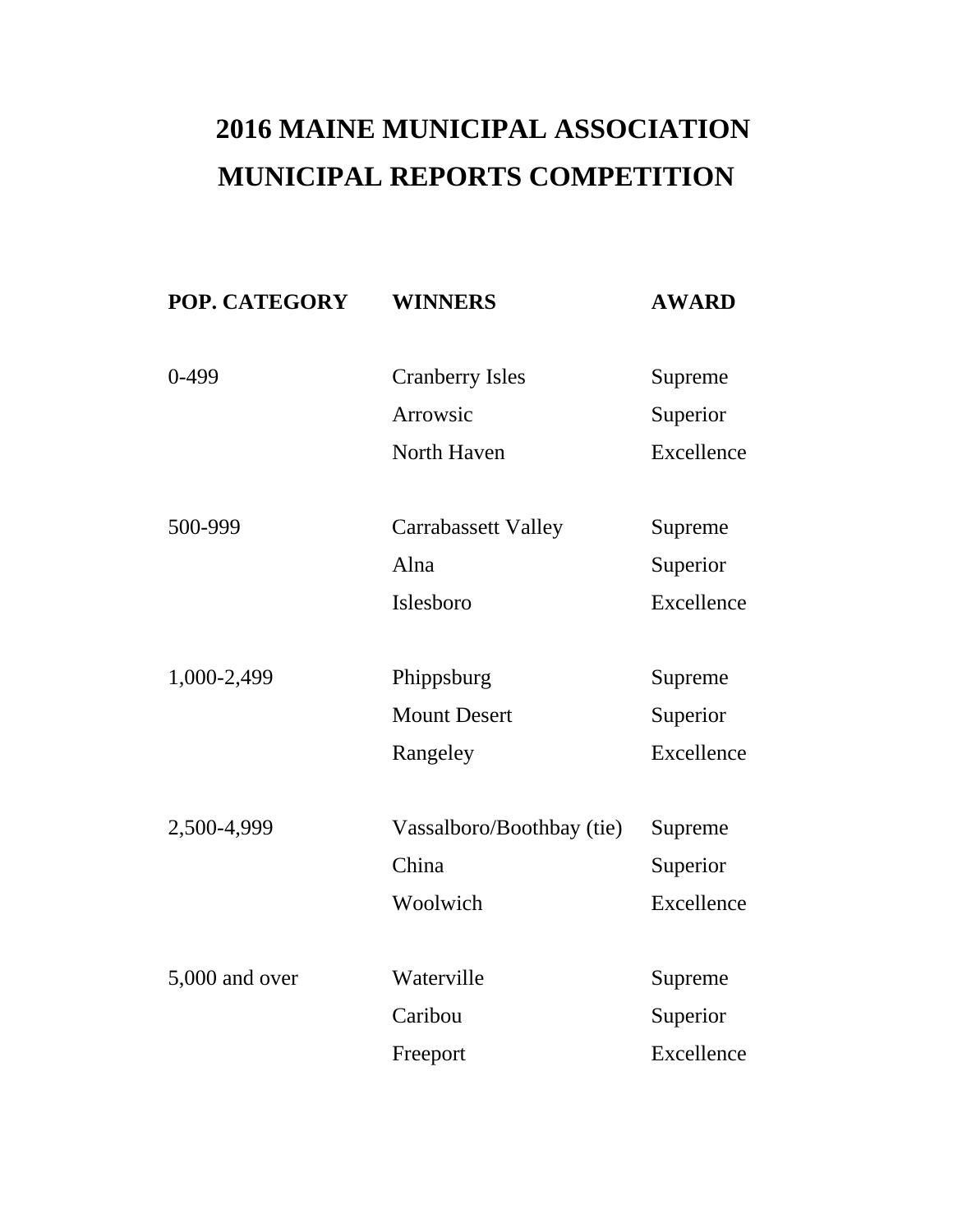| POP. CATEGORY  | <b>WINNERS</b>                                                | <b>AWARD</b>           |
|----------------|---------------------------------------------------------------|------------------------|
| $0-499$        | <b>Cranberry Isles</b>                                        | Supreme                |
|                | <b>Carrabassett Valley</b>                                    | Superior               |
|                | Charlotte                                                     | Excellence             |
|                |                                                               |                        |
| 500-999        | Islesboro                                                     | Supreme                |
|                | Alna                                                          | Superior               |
|                | <b>Westport Island</b>                                        | Excellence             |
|                |                                                               |                        |
| 1,000-2,499    | <b>Mount Desert</b>                                           | Supreme                |
|                | Hope                                                          | Superior               |
|                | Union                                                         | Excellence             |
|                |                                                               |                        |
| 2,500-4,999    | Vassalboro                                                    | Supreme                |
|                | <b>Mechanic Falls</b><br>Mapleton, Castle Hill<br>and Chapman | Superior<br>Excellence |
| 5,000 and over | Freeport                                                      | Supreme                |
|                | Waterville                                                    | Superior               |
|                | Camden                                                        | Excellence             |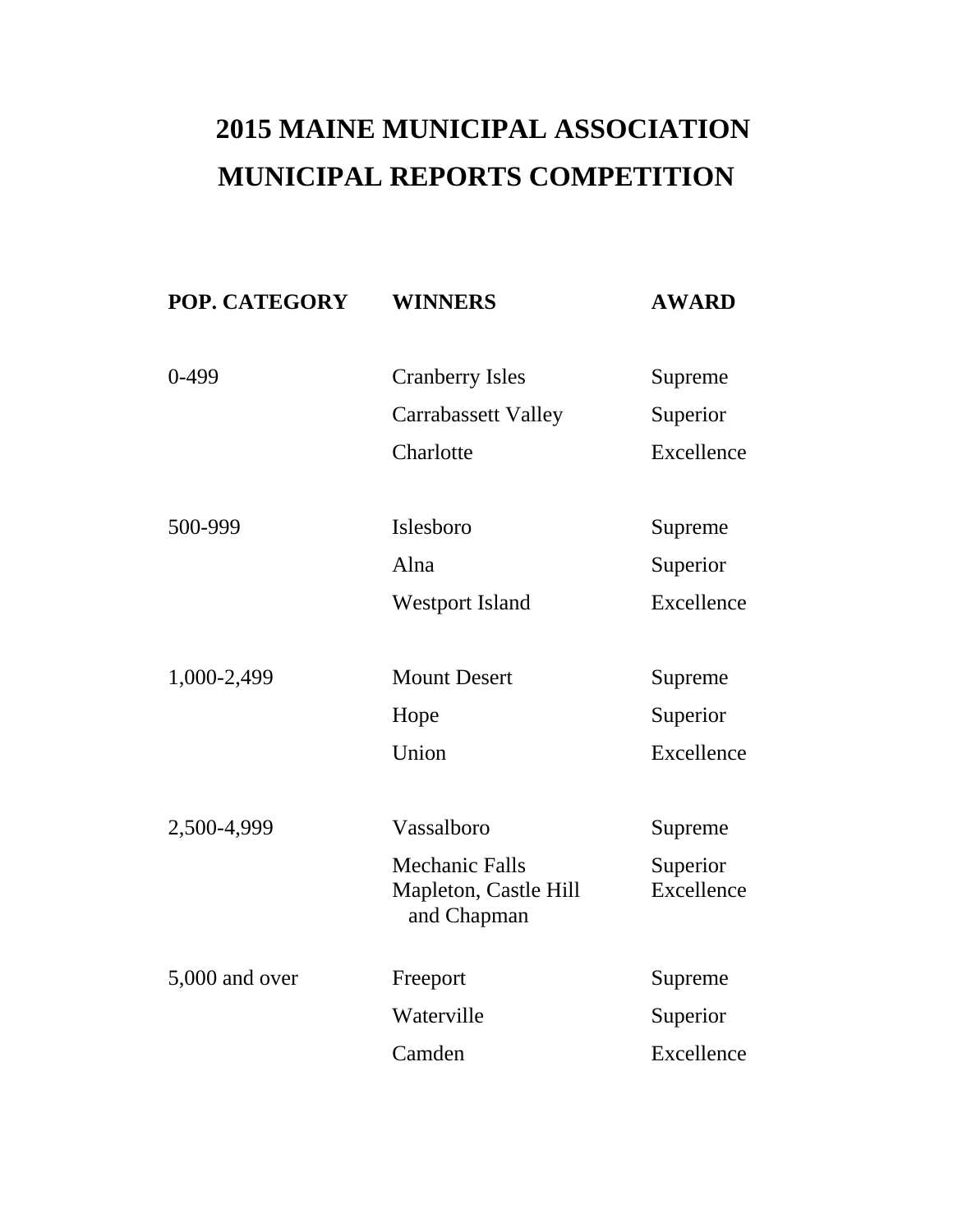| POP. CATEGORY  | <b>WINNERS</b>             | <b>AWARD</b>            |
|----------------|----------------------------|-------------------------|
| $0-499$        | <b>Cranberry Isles</b>     | Supreme                 |
|                | <b>Carrabassett Valley</b> | Superior                |
|                | Stacyville                 | Excellence              |
|                |                            |                         |
| 500-999        | Jackman                    | Supreme                 |
|                | Sherman                    | Superior                |
|                | <b>Bremen</b>              | Excellence              |
|                |                            |                         |
| 1,000-2,499    | Hope                       | Supreme                 |
|                | Stonington                 | Superior                |
|                | Mt. Desert and Phippsburg  | Excellence <i>(tie)</i> |
| 2,500-4,999    | Vassalboro                 | Supreme                 |
|                | Richmond and Mapleton,     | Superior (tie)          |
|                | Castle Hill & Chapman      |                         |
|                | Wiscasset                  | Excellence              |
|                |                            |                         |
| 5,000 and over | Caribou                    | Supreme                 |
|                | Freeport                   | Superior                |
|                | Gardiner                   | Excellence              |